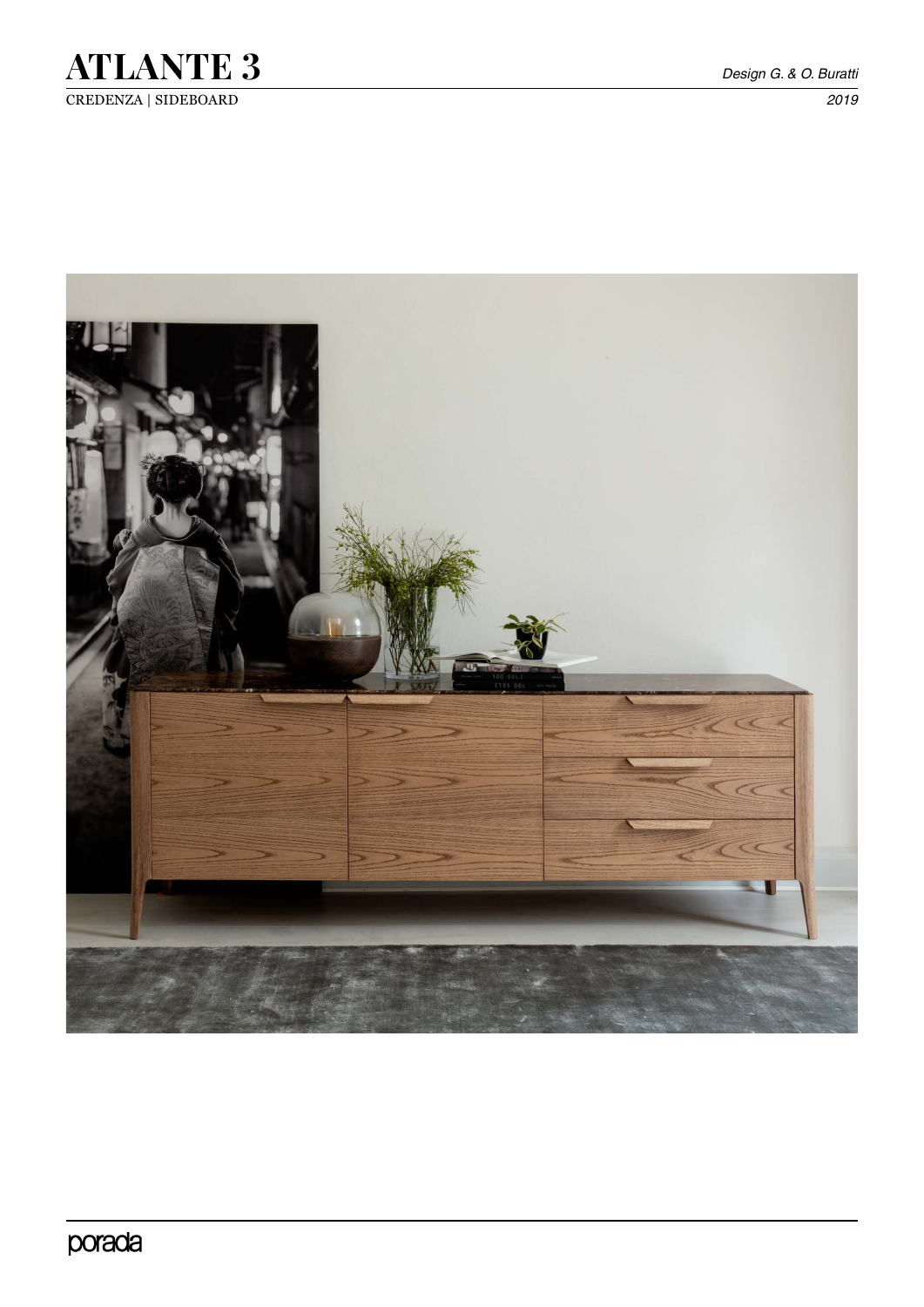# **ATLANTE 3** *Design G. & O. Buratti*

# CREDENZA | SIDEBOARD *2019*

Credenza in noce canaletta o frassino con piano in marmo, in legno o in cristallo acidato retroverniciato. Dotata di due ante e tre cassetti con chiusura rallentata. Ripiani interni in cristallo fumé.

*Sideboard in canaletta walnut or ash with top in marble, wood or frosted glass backcoated. Equipped with two doors and three drawers with soft closure. Internal shelves in glass.*

*Anrichte aus aus Nussbaum Canaletta oder Esche mit Marmor-, Holz- oder satinierte*   $h$ *interlackierte Mit zwei Türen und drei Schubladen mit weicher Schließung. Innerenboden aus Rauchglas.* 

*Meuble en noyer canaletta ou frêne avec plateau en marbre, en bois ou en verre dépoli rétro verni. Avec deux portes et trois tiroirs avec fermeture douce. Etagères intérieures en verre fumé.* 

*Aparador en nogal canaletta o fresno con tapa de mármol, madera o en cristal al ácido retrobarnizado. Dotada de dos puertas y de tres cajones con cierre suave. Estantes interiores en cristal ahumado*



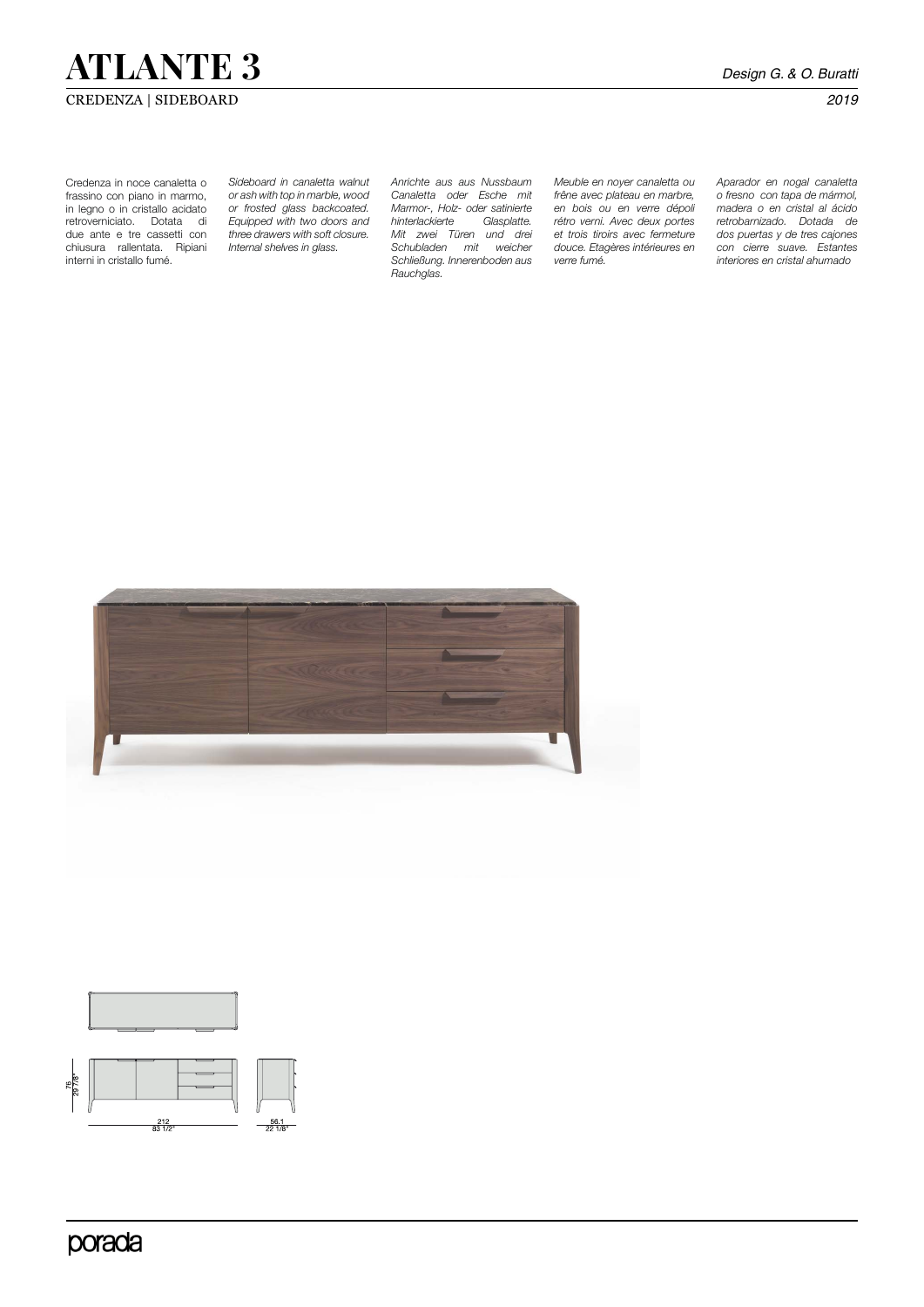# **ATLANTE 3** *Design G. & O. Buratti*

#### **Essenze** | *Wood*



### **Laccato opaco poro aperto/chiuso** | *Matt Lacquered open/closed pore*